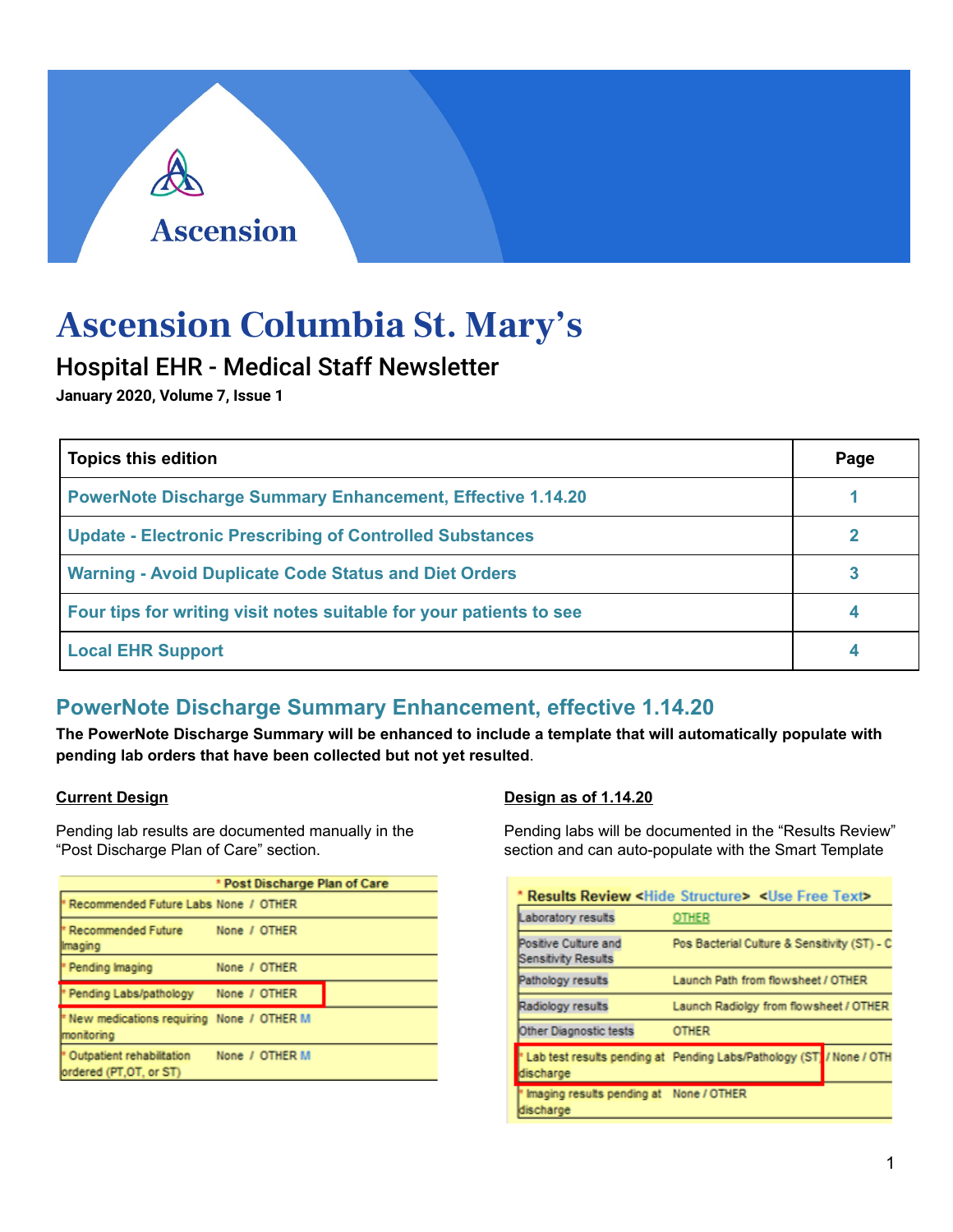#### **Pending Labs/Pathology Smart Template in Discharge Summary PowerNote**

When starting a Discharge Summary, the template is available in the Auto Populate window.

| Auto Populate Document |  |  |  |
|------------------------|--|--|--|
|                        |  |  |  |
|                        |  |  |  |
|                        |  |  |  |
|                        |  |  |  |
|                        |  |  |  |

Alternatively, you can manually select the template from the "Results Review" section.

|                                                      | * Results Review < Hide Structure> < Use Free Text>                       |
|------------------------------------------------------|---------------------------------------------------------------------------|
| Laboratory results                                   | <b>OTHER</b>                                                              |
| Positive Culture and<br><b>Sensitivity Results</b>   | Pos Bacterial Culture & Sensitivity (ST) - Current Encounter only / OTHER |
| Pathology results                                    | Launch Path from flowsheet / OTHER                                        |
| Radiology results                                    | Launch Radiolgy from flowsheet / OTHER                                    |
| Other Diagnostic tests                               | <b>OTHER</b>                                                              |
| discharge                                            | * Lab test results pending at Pending Labs/Pathology (ST) None / OTHER    |
| Imaging results pending at None / OTHER<br>discharge |                                                                           |

Sample final document

#### **Results Review** Lab test results pending at discharge

Hemogram(CBC no Diff) - Hematology Lipid Panel Calc LDL - Chemistry Hematology Pathology Review - Hematology Extra Labels - Client Services HIV 1 and 2 Screen - Chemistry Thyroid Stimulating Hormone(TSH) - Chemistry

## **Update - Electronic Prescribing of Controlled Substances**

Due to mandates from some pharmacies and state governments, Ascension is rolling out Electronic Prescribing of Controlled substances in 2020. They are starting with the hospitals and clinics in states that have mandates.

The present plan for Ascension Columbia St. Mary's is to begin work in Cerner in May, with a targeted go-live in September, though these dates may change. In the meantime, Walmart and OptumRx will continue to accept paper prescriptions from Ascension providers.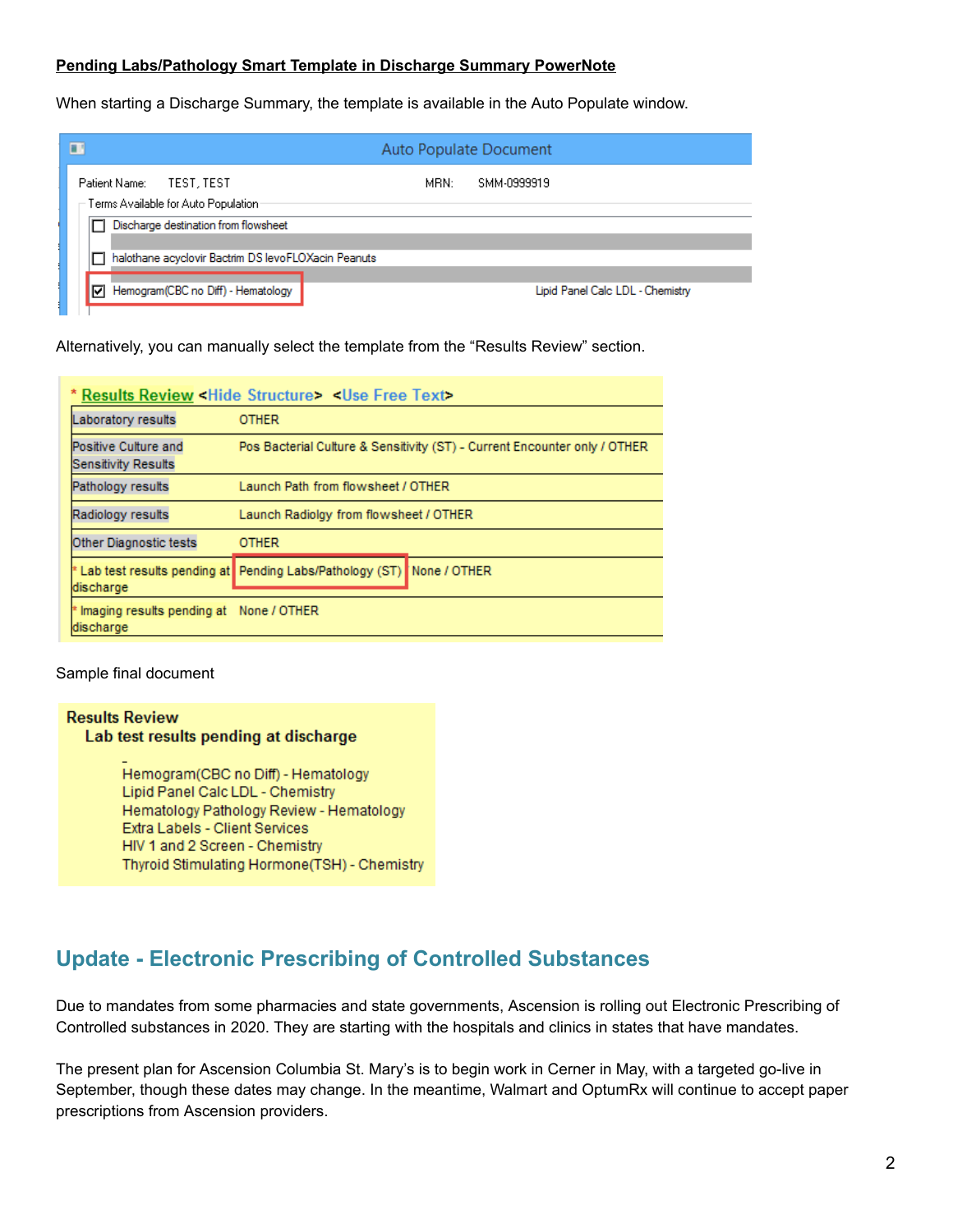## **Warning - Avoid Duplicate Code Status and Diet Orders**

## **Code Status**

To assure clear Code Status orders, do not ignore the \*\*Duplicate Order Alert\*\* when ordering. In addition, regularly review the Banner to assess for accuracy.

#### **Sex:Female** Loc: SMO ICU; 281; 00 **Code Status: No Active Order**

- The three resuscitation options from the order are reflected in the Banner Bar:
	- **Code Status: Full Code**
	- **○ Code Status: DNR/Intubate**
	- **○ Code Status: DNR/DNI**
- If more than one Code Status is in the chart, the Banner Bar shows **Duplicate Orders**.
- If the patient does not have a documented Code Status order, the Banner Bar shows **No Active Order**.

If you note **Duplicate Orders**, navigate to Orders and cancel unnecessary duplicates. In addition, If you note that your patient has a DNR status but is not wearing a DNR bracelet, immediately notify the nurse.

## **Diet**

Diet orders in Cerner populate task lists for dietary staff and determine what type of food will be delivered to your patients. Do not select "Order Anyway" when \*\*Duplicate Order Alert\*\* is seen. Instead use remove or cancel one of the orders.

|  |                     | **Duplicate Order Alert**                                     | $\times$ |
|--|---------------------|---------------------------------------------------------------|----------|
|  | Orderable           | <b>Order Details</b>                                          |          |
|  |                     | Consistent Carbohydrate Diet Start Date: 01/10/2020 12:02 CST |          |
|  | <b>Cardiac Diet</b> | Start Date: 01/10/20 12:01:00 CST                             |          |
|  | Order Anyway        | Modify<br>Cancel/DC<br>Remove                                 |          |
|  |                     | ок                                                            | Cancel   |

#### **Complex diets should be ordered with modifiers, not duplicative orders.**

For example, if a patient has a cardiac diet but also needs carbohydrate consistent: Navigate to orders to find the Cardiac Diet. Right-click over Cardiac Diet and "cancel/reorder", then select a diet modifier. (Use Ctrl key for Multiple modifiers)



**Duplicate Exception:** Stroke PowerPlans intentionally contain both an NPO order (until dysphagia screen passed) and diet order to be started if passes the screen. The nurse is tasked with either cancelling the diet order when dysphagia screen fails, or cancelling the NPO order if the patient passes.